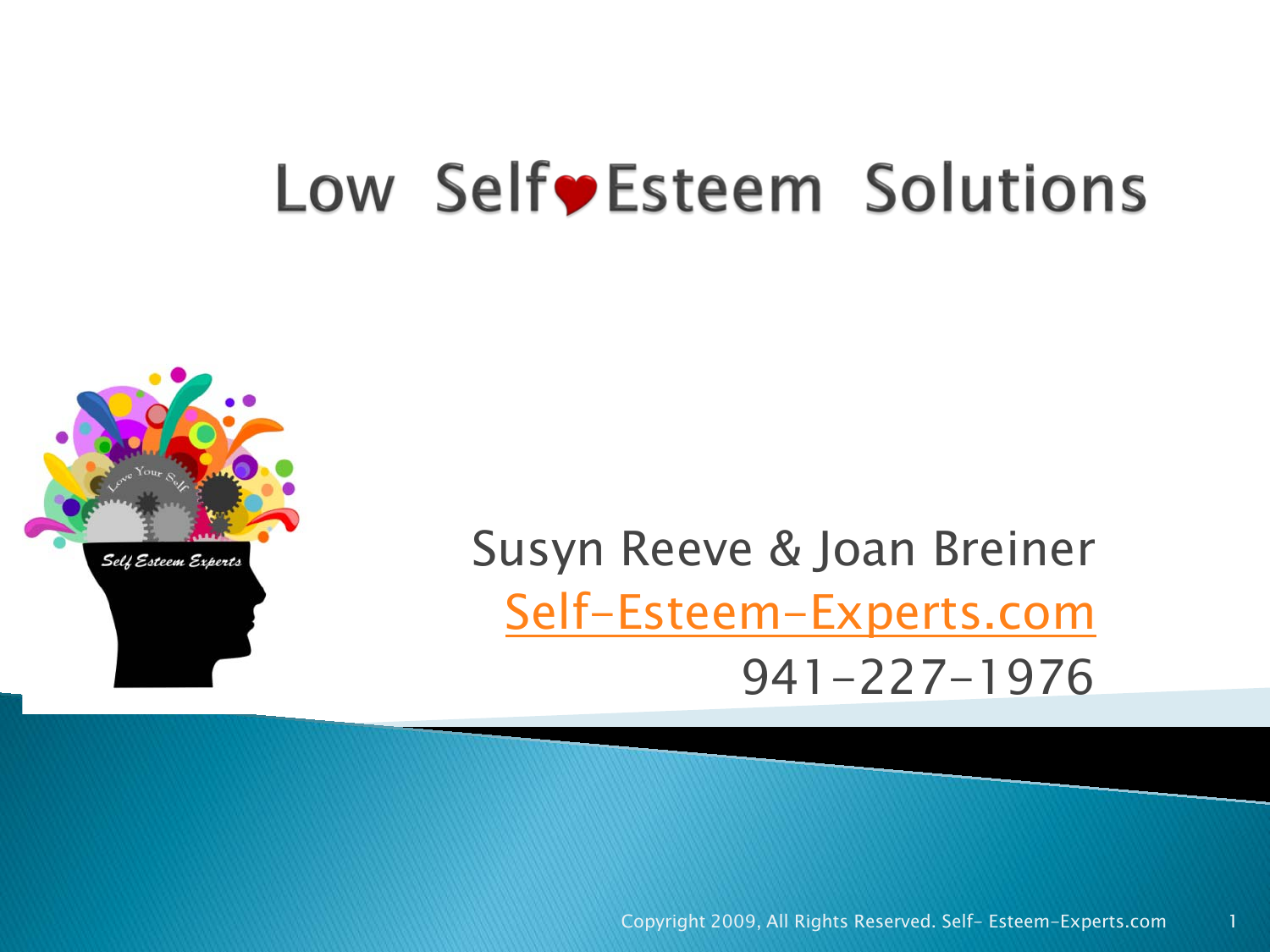## Self-Esteem-Experts

- ▶ Providing support for Healthy Self-Esteem
- Encouraging your greatness
- **Presenting expert information**
- ▶ Offering proven exercises and techniques for change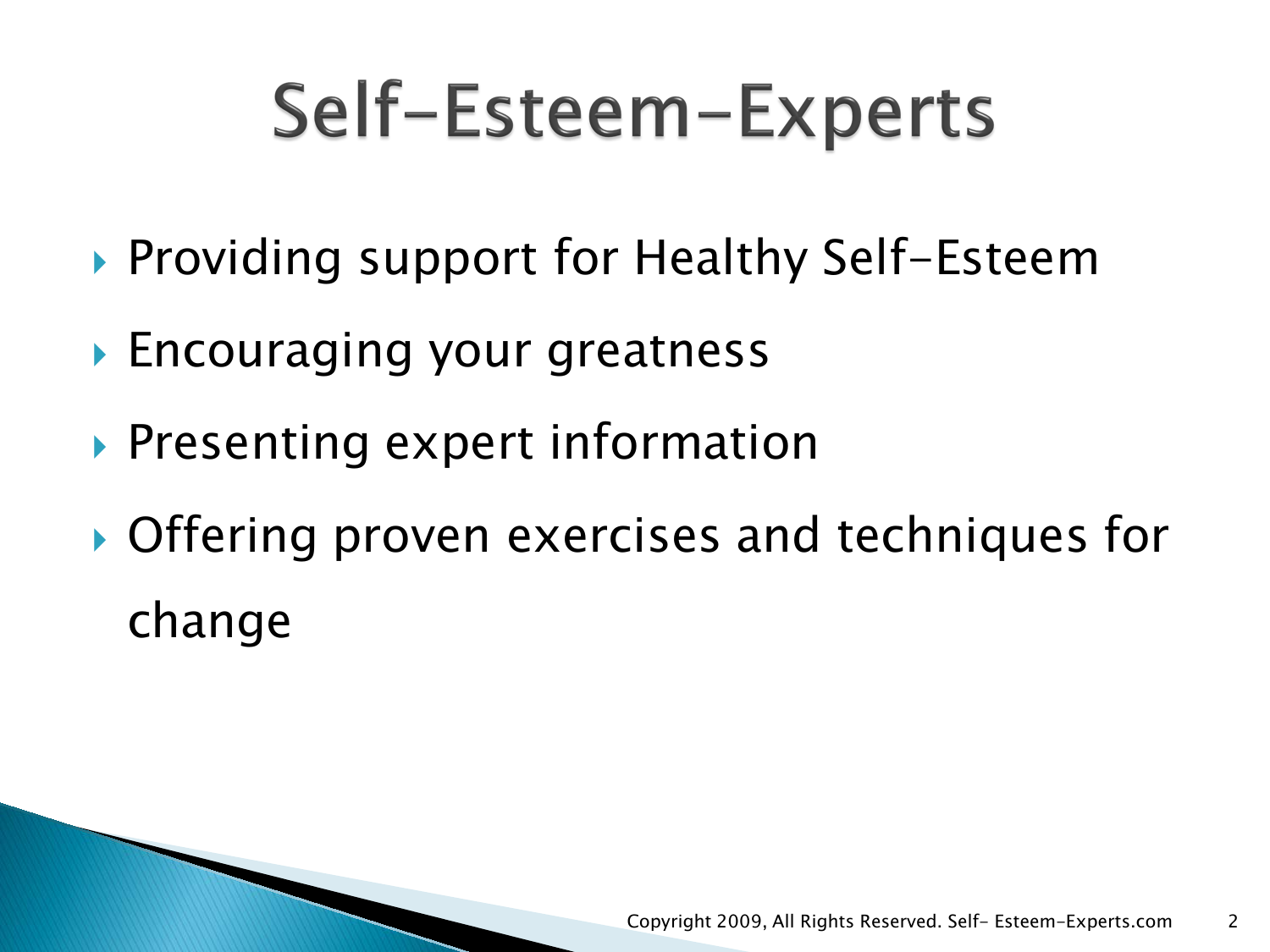## Agenda

- ▶ Getting Connected a Centering Exercise
- ▶ What is Healthy Self-Esteem?
- ▶ Transforming Low Self-Esteem
- ▶ Creating a Vision of Your Future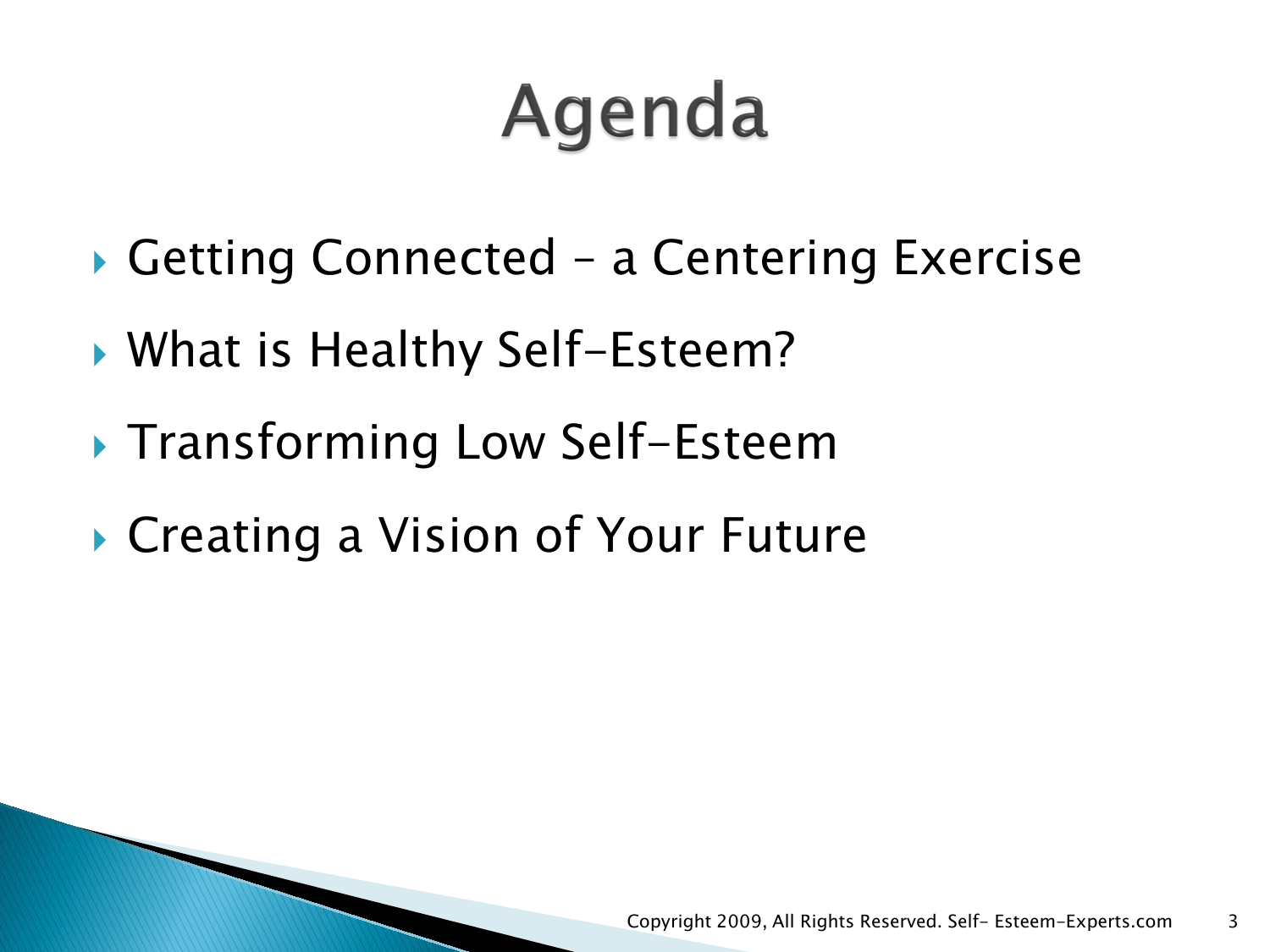## **Your Goal**

- ▶ What is your goal?
	- How do you want to be feeling by the end of this call?

◦ What do you want to be thinking by the end of this call?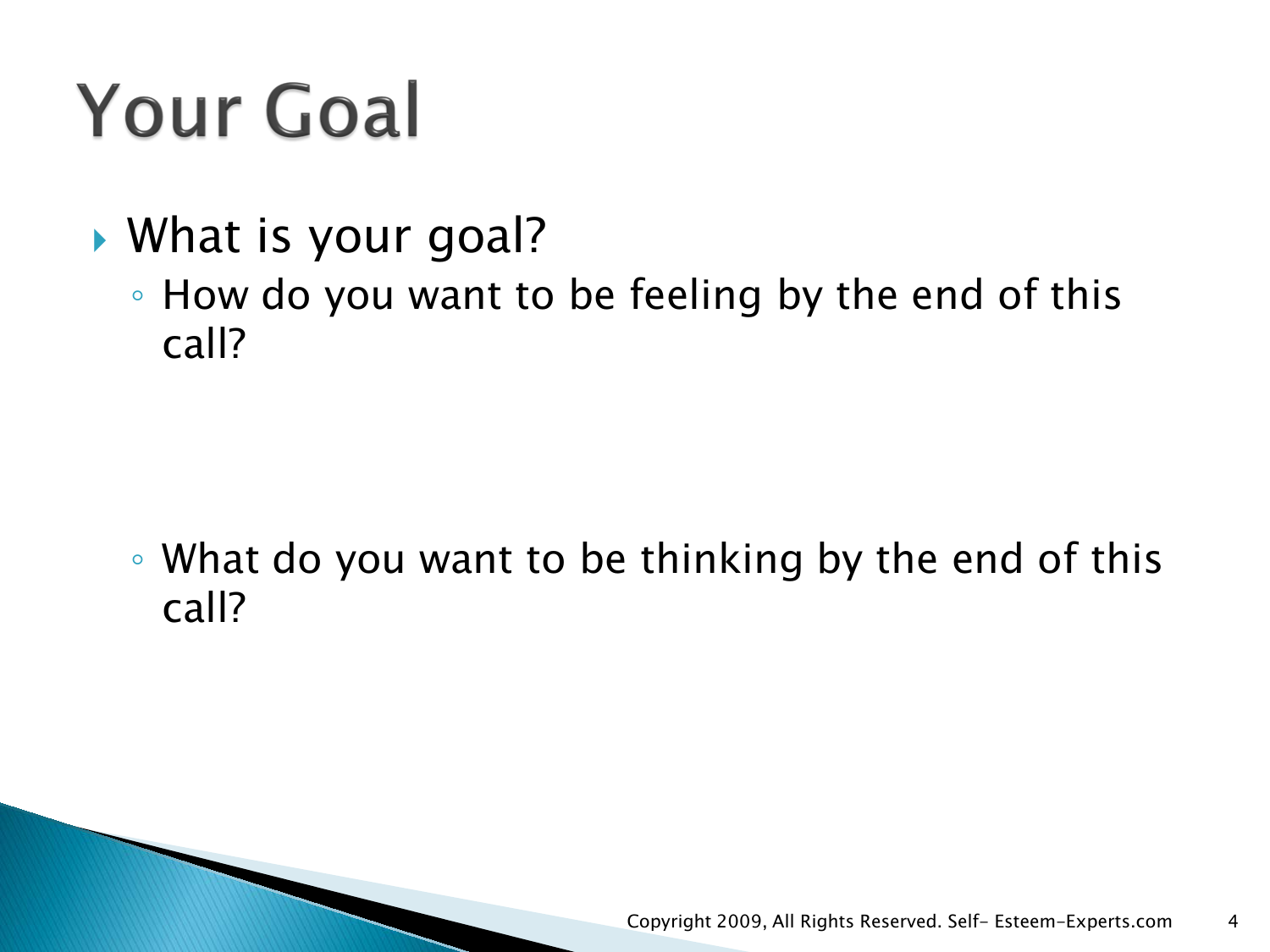## What is Self Esteem?

Self Esteem is: What you think and how you feel about yourself.

Everyone has self esteem.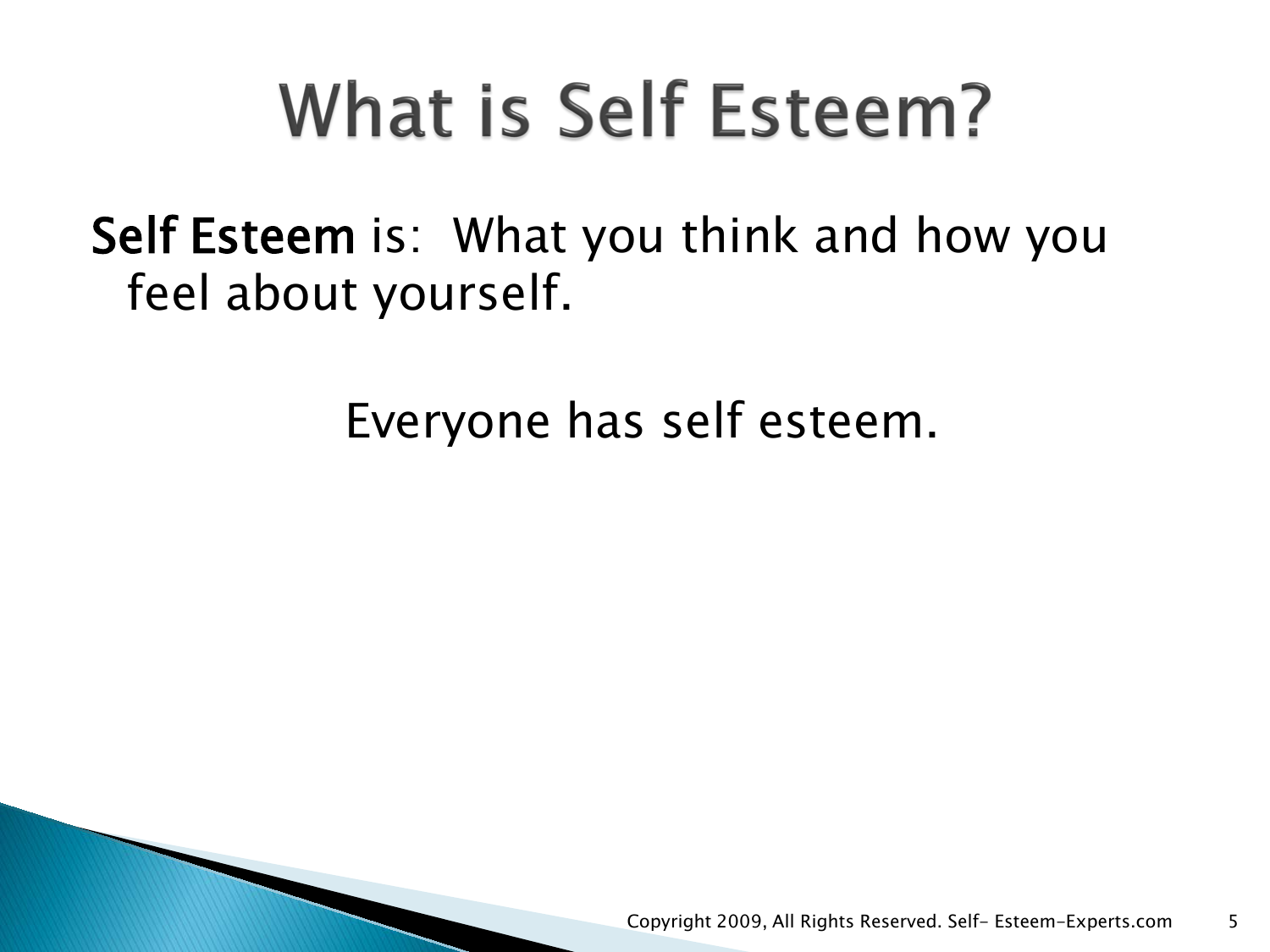## **Healthy Self Esteem**

#### Healthy Self Esteem is:

- Meeting life's challenges
	- Approaching problems with confidence
	- Asking for and allowing help and support
- Making conscious choices to support what YOU want
	- Nurturing a loving relationship with yourself
	- Taking responsibility for your thoughts, feelings words and actions
	- Thinking and acting independently
	- Creating a Vision & Focusing on accomplishing specific goals
- Relating well with others
	- Accepting that all people operate based on their thoughts feeling and beliefs
	- Not taking things personally
	- Being loving, compassionate, kind and forgiving
- Contributing to society
	- Making a difference and helping others
	- Focusing on the common good for all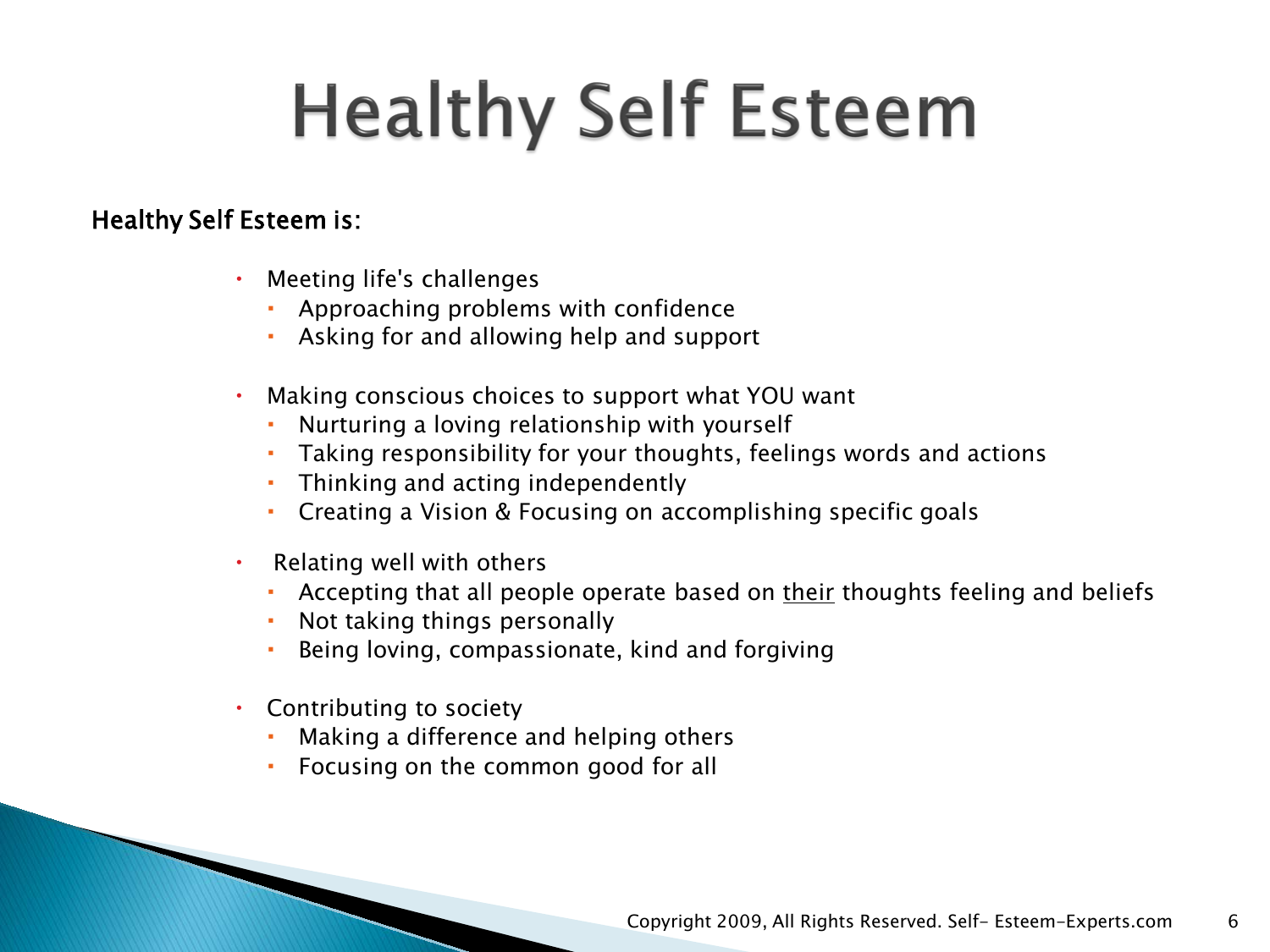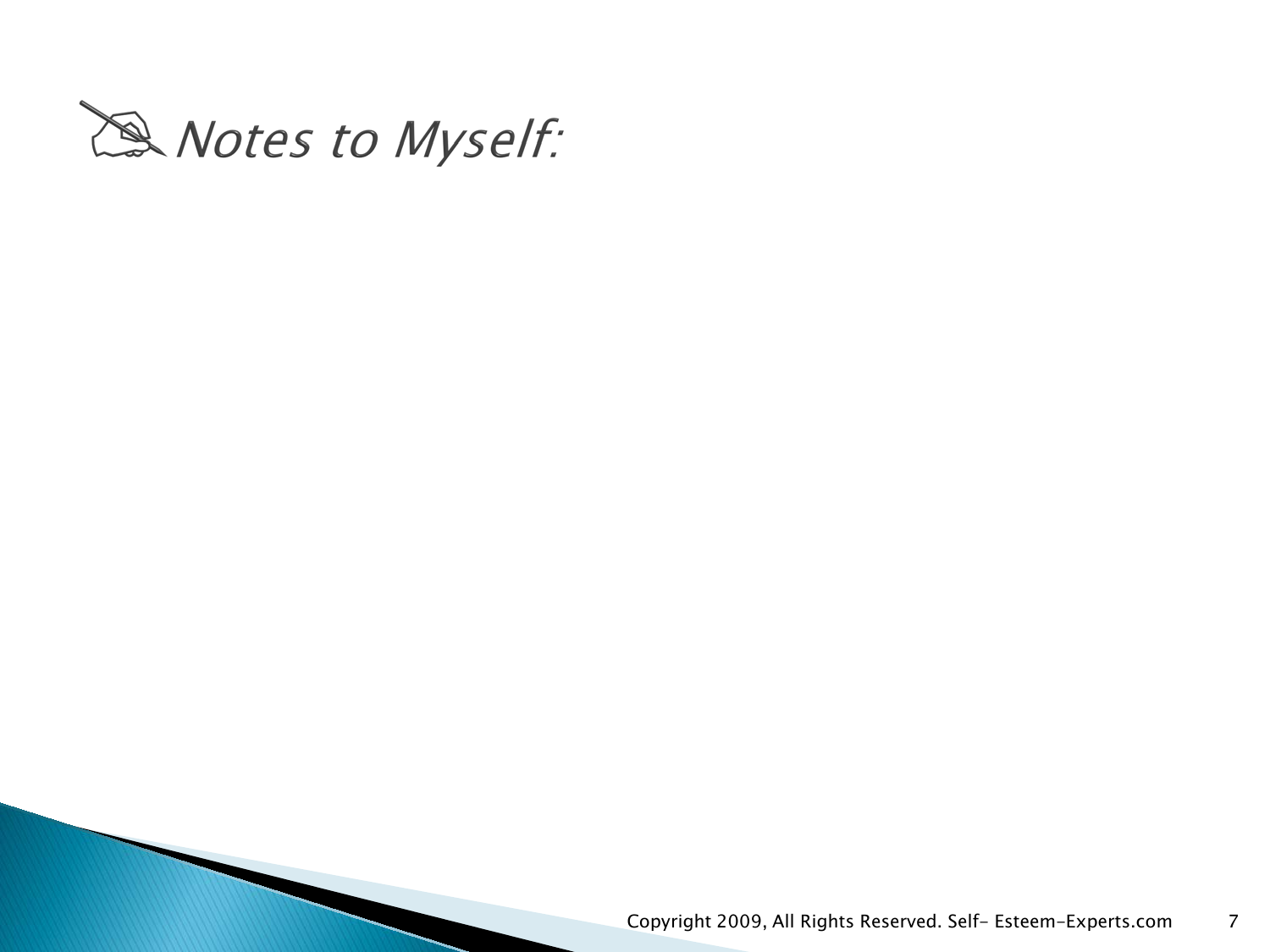## How is Healthy Self Esteem Developed?

#### ▶ Retraining Your Brain:

- to acknowledge and support your strengths
- take responsibility for your life through your words, thoughts and actions
- Read about [How the Brain Works](http://www.self-esteem-experts.com/how-the-brain-works.html)
- **Learning to Love Yourself:** 
	- Awareness waking up to your thoughts, feelings and behaviors.
	- Choice consciously choosing the thoughts you think and the dreams and goals you desire.
	- Change altering your thoughts, feeling and actions and acknowledging your progress each step of the way.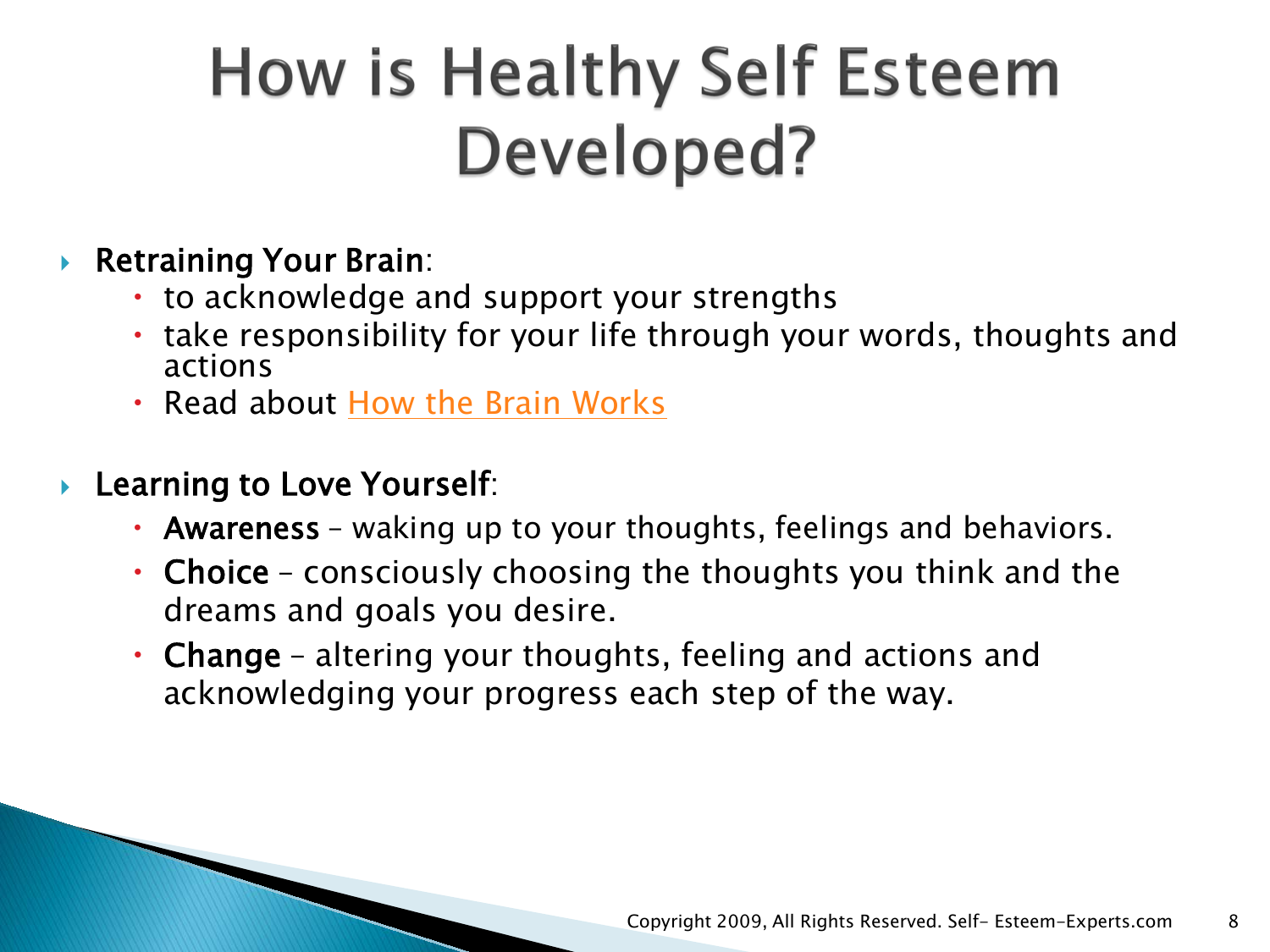## **Building Healthy Self Esteem Awareness, Choice, Change Model**

#### ◦ Awareness

- Of your thoughts and feelings
	- What do you believe?
	- What feelings do your beliefs reinforce
- Of your goals, dreams and desired results
	- Do your thoughts, words and actions support your goals?

### ◦ CHOICE

- Accepting responsibility
- Being empowered by making conscious decisions
- Understanding and using the creative power available in the present moment to choose, and choose again

#### ◦ Change (New Behaviors)

- Replacing old patterns with new ones in your thoughts, words and actions
- Acknowledging your accomplishments throughout the process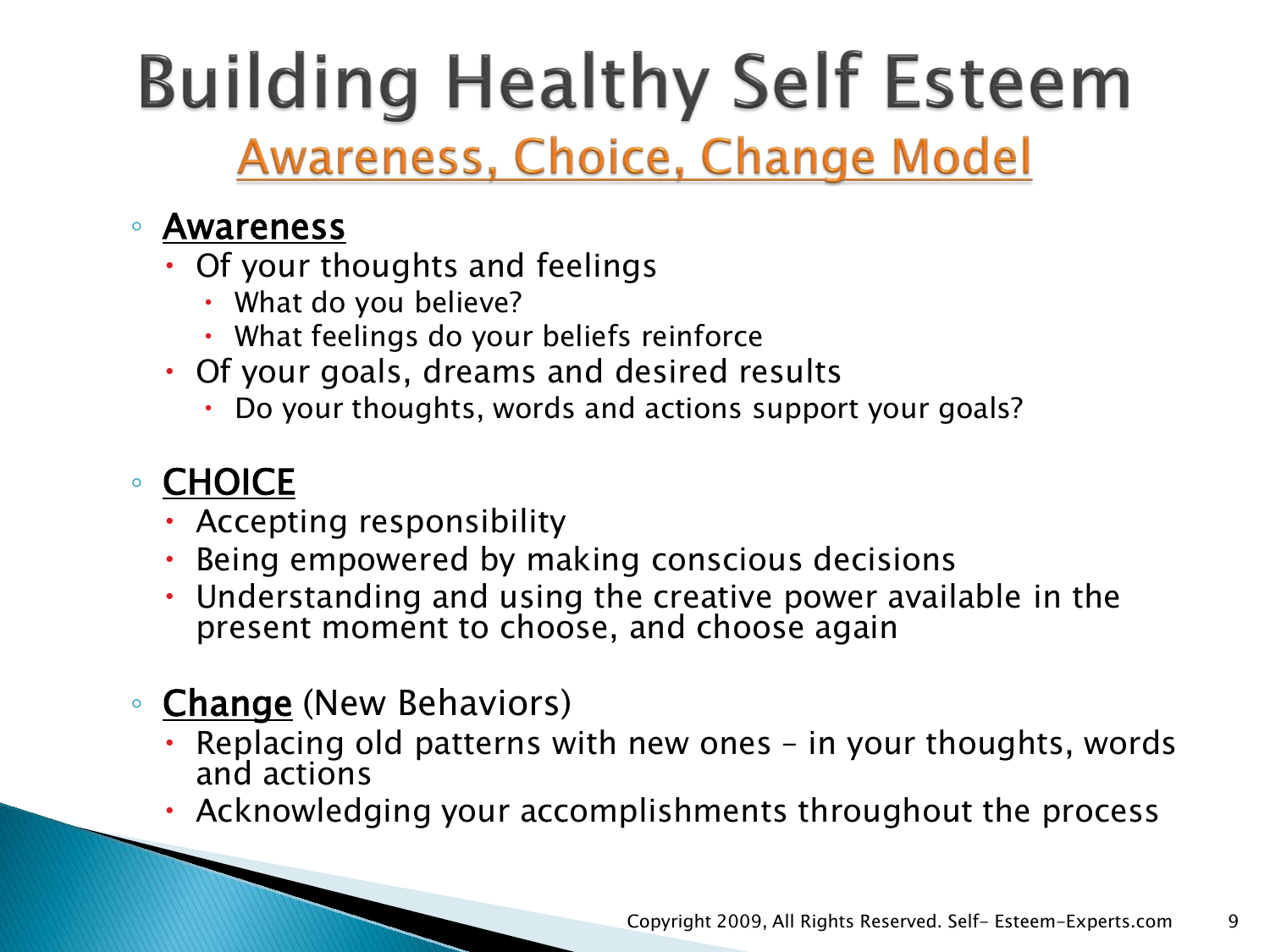## Awareness Choice Change Cycle

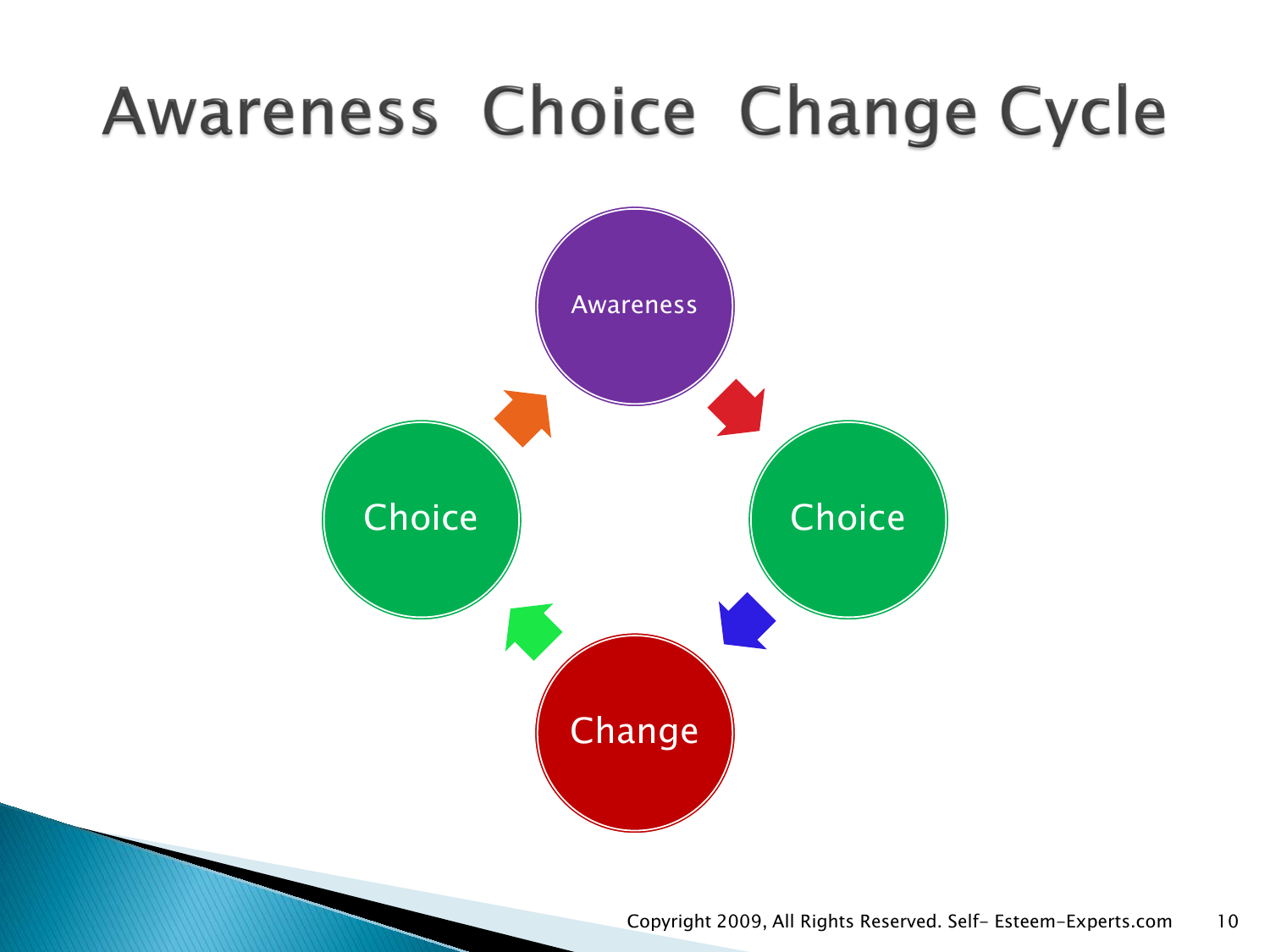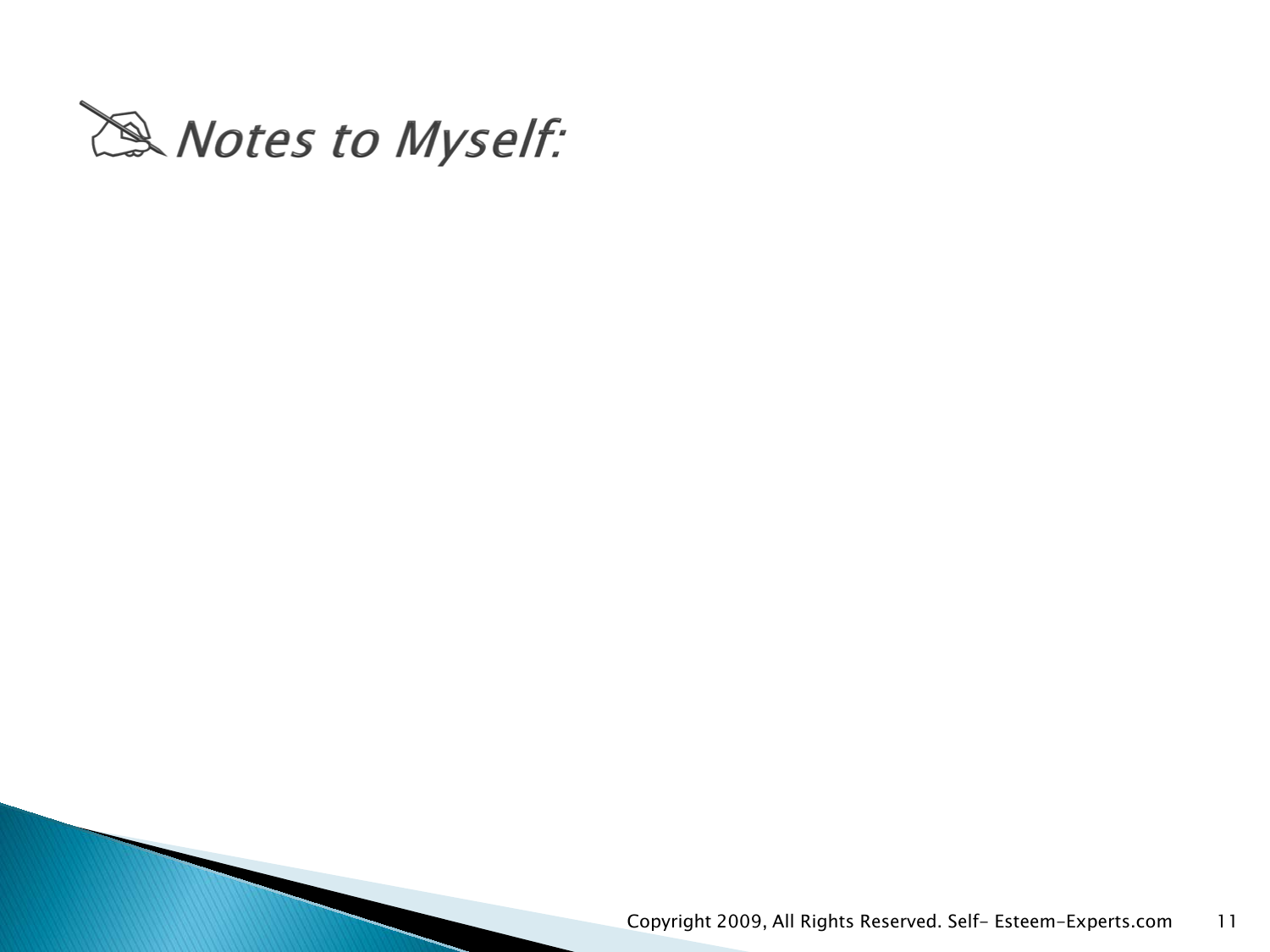# **Behavior Change**

## Consistent, Continual, Practice

### Awareness

• waking up to your thoughts, feelings, words and behaviors

### **Choice**

consciously choosing the thoughts you think

### Change

altering your thoughts, feelings, words and actions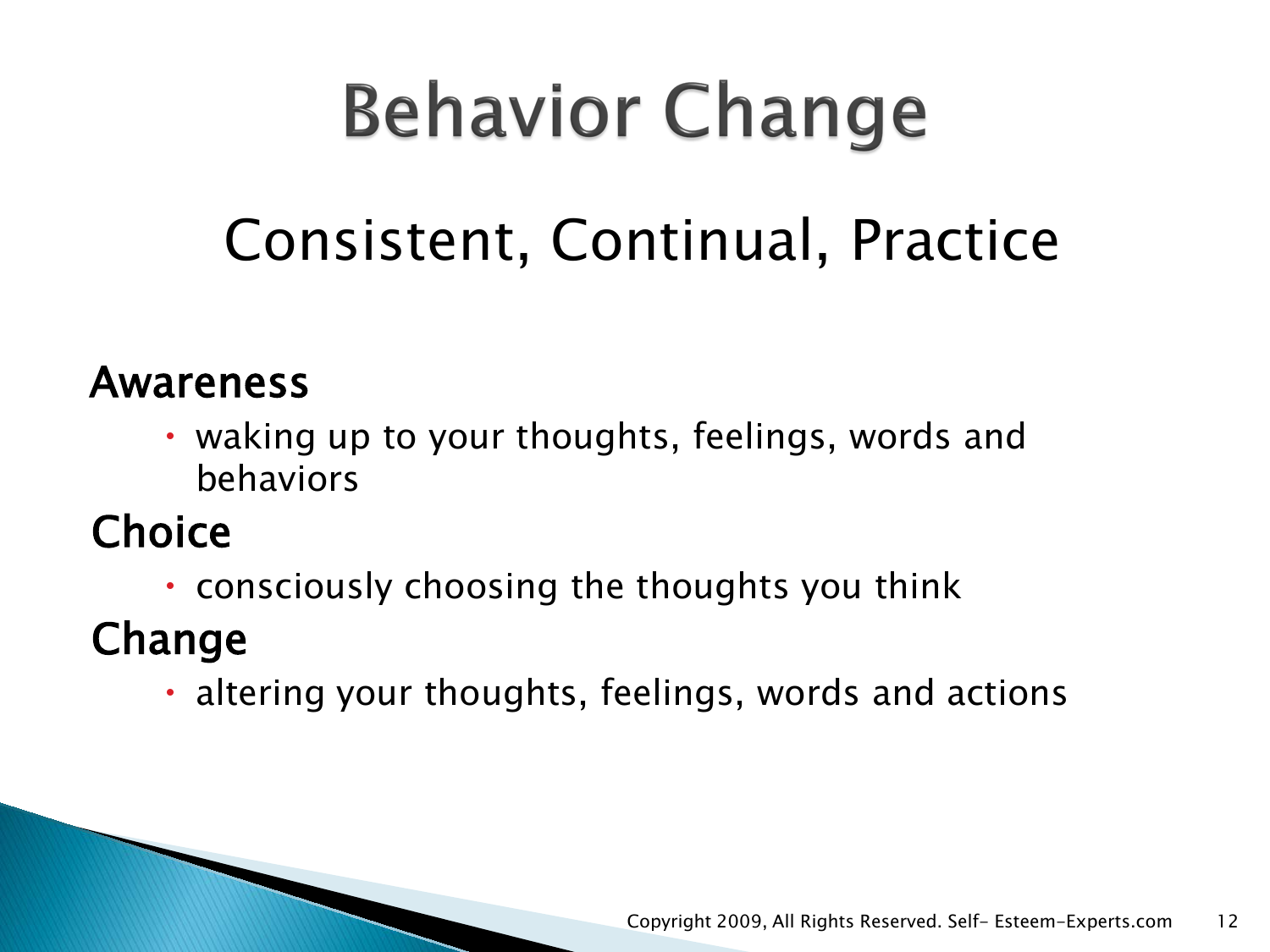# **Techniques for Feeling Good**

- $\triangleright$  Visualization using the full resources of your imagination to create a scene and the inner experience of your goal fully accomplished
- $\triangleright$  Meditation a practice to quiet your mind and direct your focus.
- ▶ Acknowledge Your Accomplishments practice in seeing yourself as someone who achieves results and to strengthen the Yes, I Can! [brain pathway.](http://www.self-esteem-experts.com/how-the-brain-works.html)

▶ For additional exercises & techniques, go to: [Self-Esteem-Experts.com](http://www.self-esteem-experts.com/self-esteem-activities.html)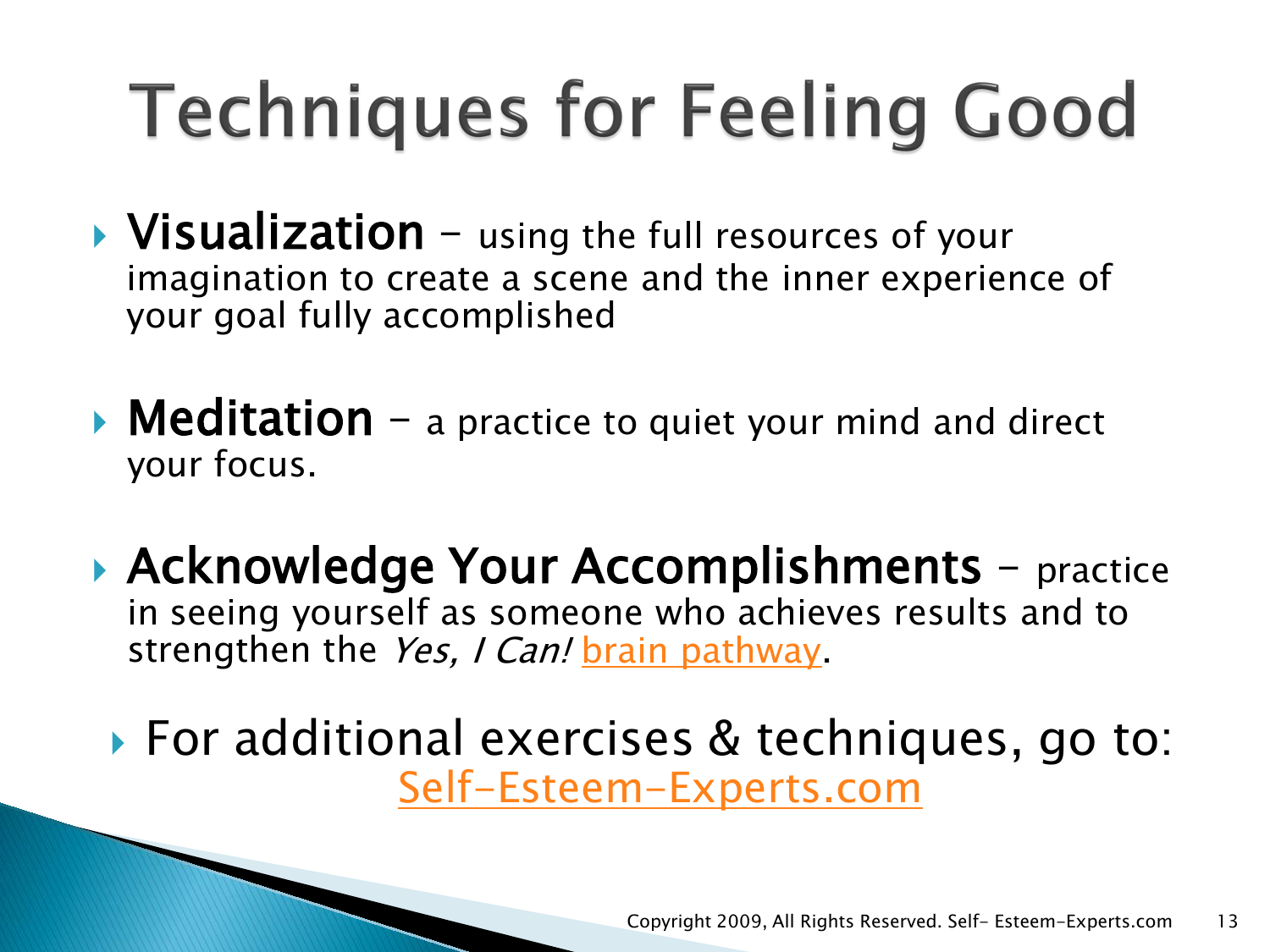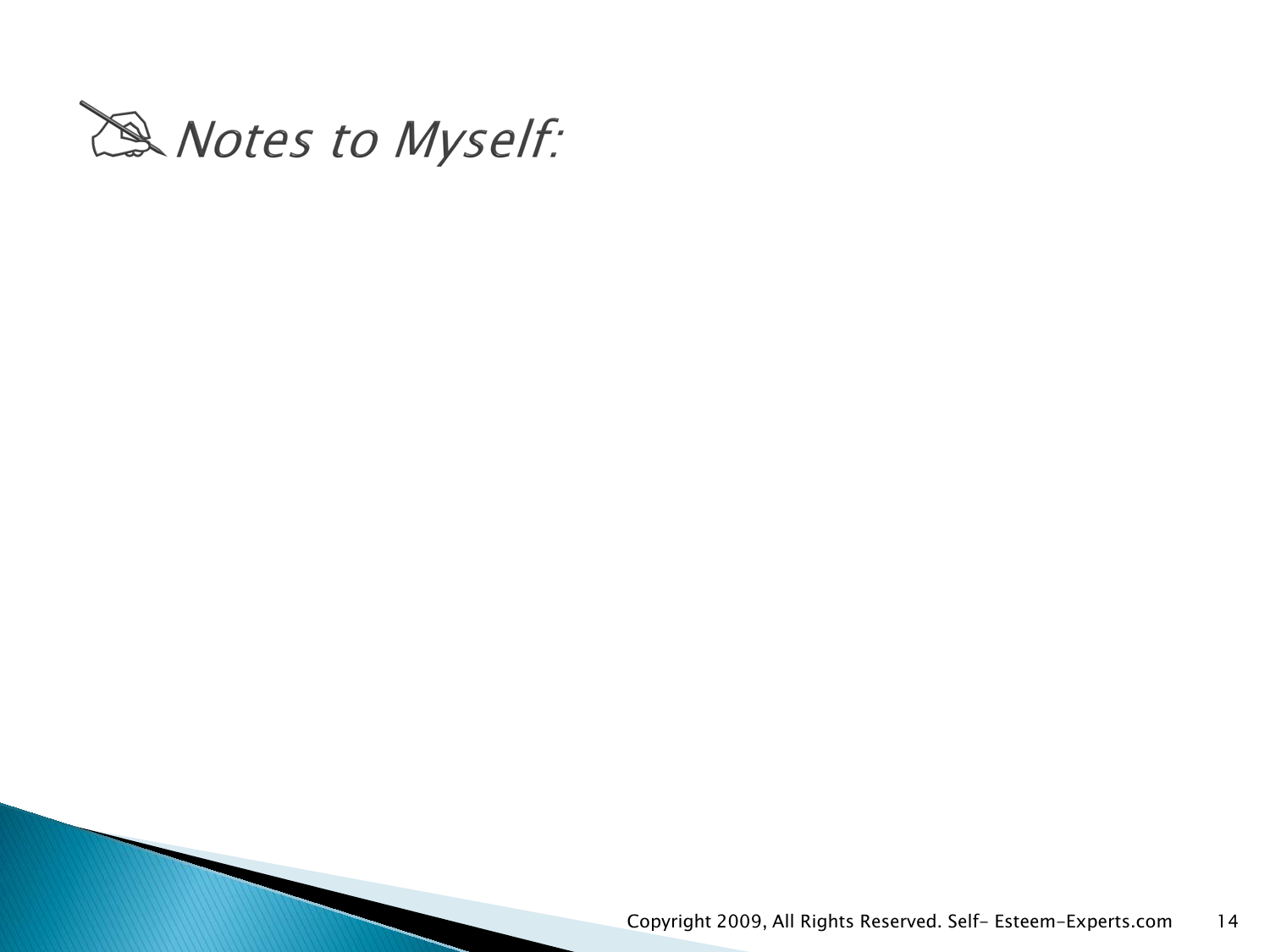# My Vision of My Future

Describe your vision of your future that reflects your Healthy Self-Esteem.

Focus on:

- Your relationship with yourself
- $\cdot$  Health body mind spirit
- Family and friends
- Work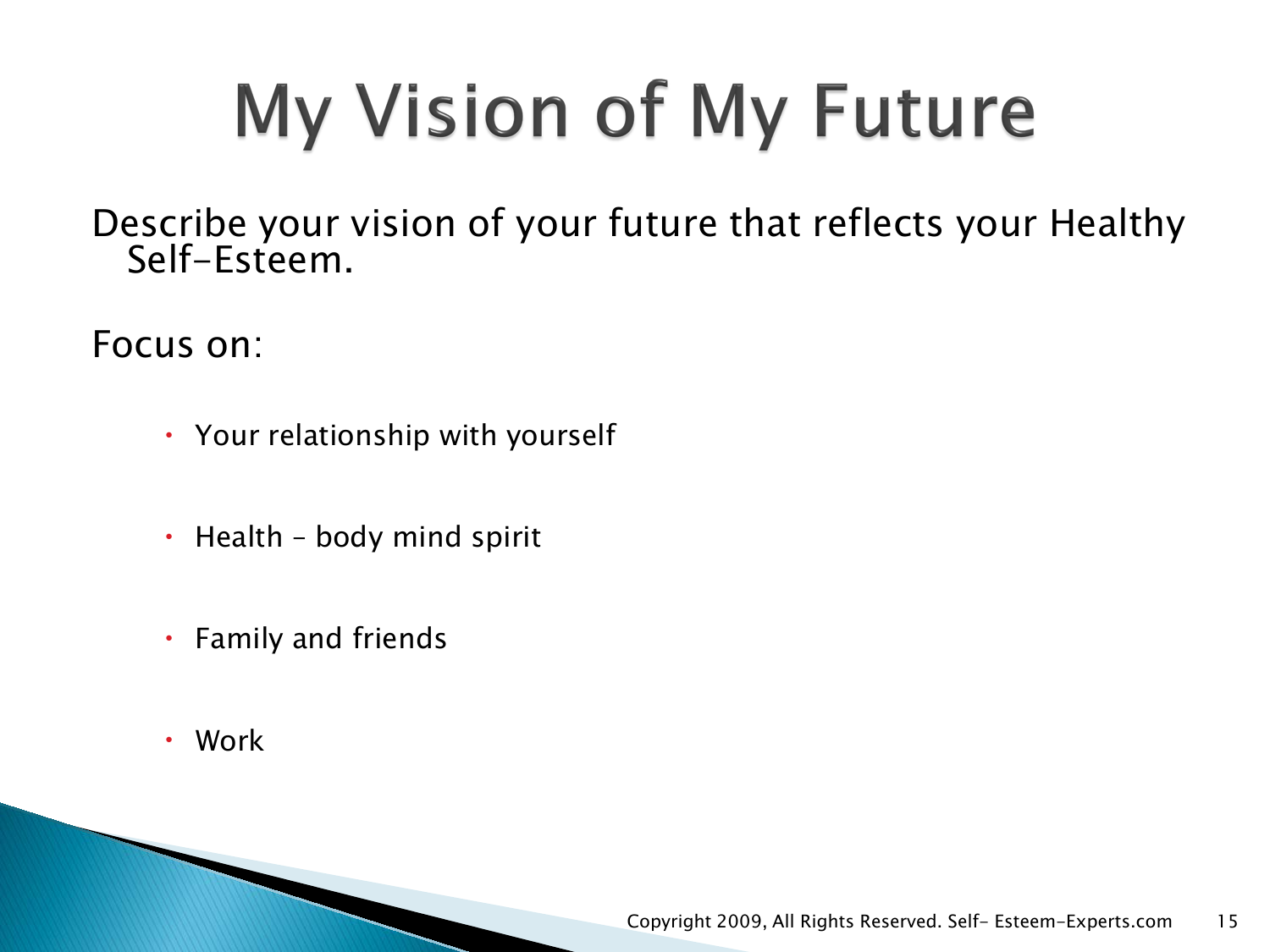## My Vision of My Future

- Finances
- $\cdot$  Fun
- Thoughts
- Feelings
- Actions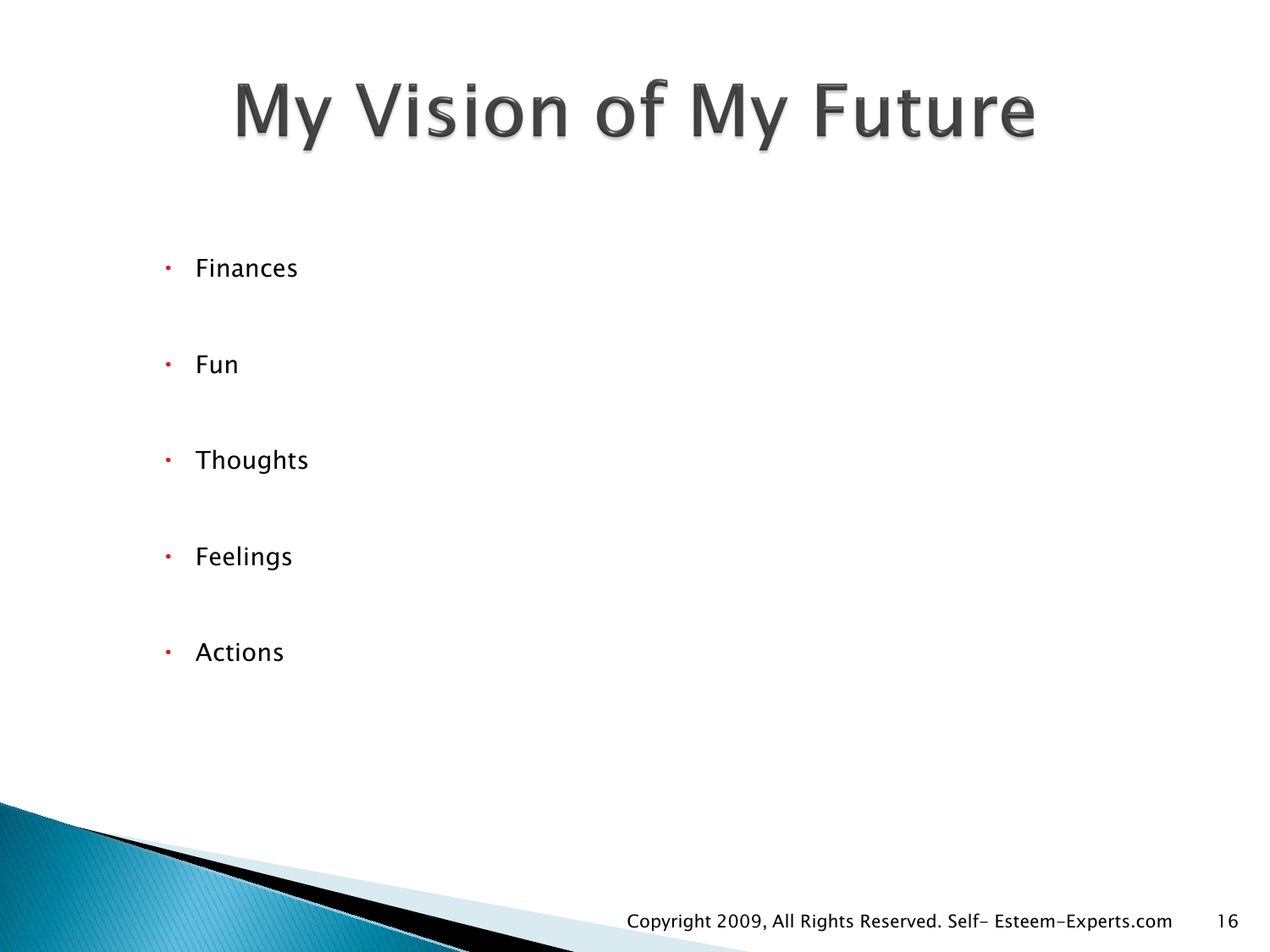## **Sample Vision of My Future**

I love myself. I take care of my body, eat healthy food and exercise regularly. I am calm. I sleep well. I am focused in the present moment. I am comfortable in jeans as well as dressing up. I meditate on a daily basis for 20 minutes. I read books that help me explore who I am. I have a great relationship with myself, my mom and my husband. We laugh a lot. I have friends who love me and enjoy being with me. I speak up for myself confidently and I listen to others without judgment – accepting that what they say is true for them. I acknowledge my feelings and am truthful with myself. I consciously make the choice to see the gifts in all situations. I handle stress well and have faith in a satisfying future. I am a positive thinker. I am pleased that the work I do as a coach is helpful to my clients and satisfying for me. I am financially secure and generously share my gifts, talents and skills.

#### **Remember:**

- Use the Present Tense
- Focus on what you do want not what you don't want
- Dream Big this is not about how you will accomplish your vision it is a statement of your Vision, your hearts' desire.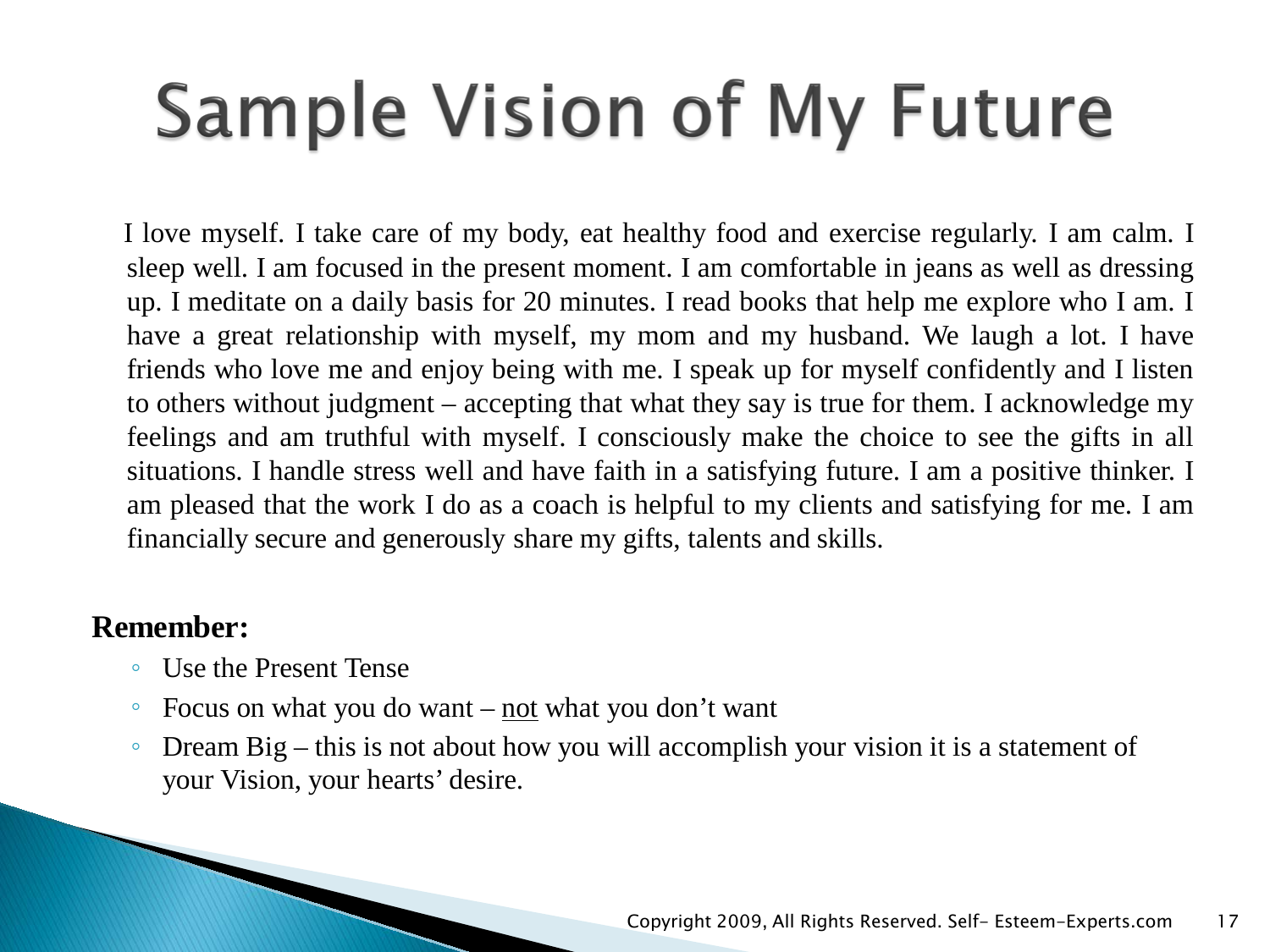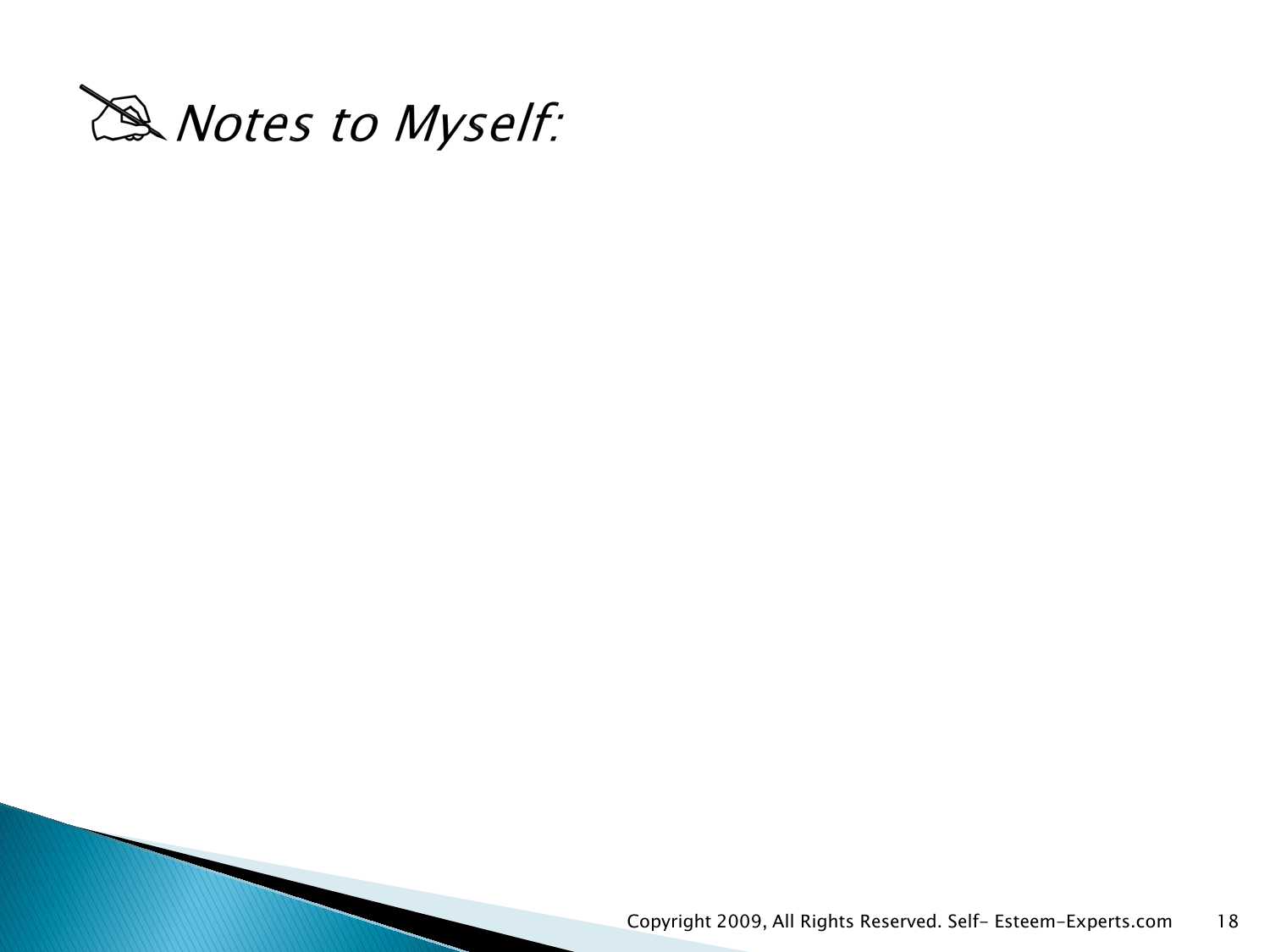# Why Do Support Groups Work?

- $\triangleright$  Feeling Connected not alone or isolated, sharing problems
- ▶ There is Hope -success stories, worst of times are springboards for new opportunities
- ▶ Gain Insights (New Thoughts  $\Rightarrow$  New Feelings  $\Rightarrow$  New Behaviors)
- ▶ Reinforces Consistent, Regular Practice to Produce Change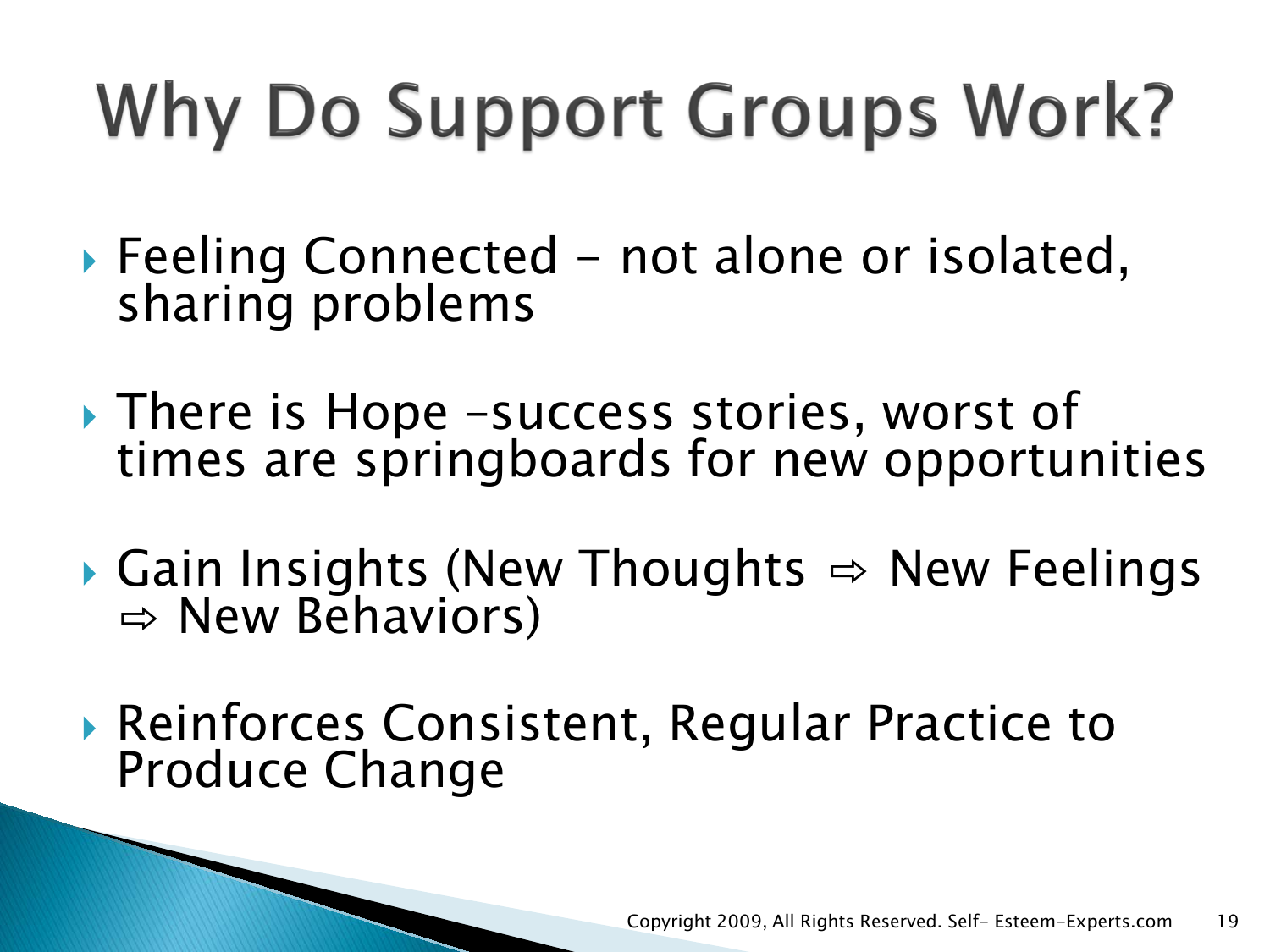## Join Our Holiday Support Groups

If you are going through a tough time right now and wishing you could feel better join our Holiday Season Teleclass Support Groups.

> Dates: Tuesday - December 22 & 29, 2009 Join us for one or both

Time: 8:00 PM to 9:30 PM Eastern Time 5:00 PM to 6:30 PM Pacific Time

 $Cost - $10.00$  a session

[Register Now](http://www.self-esteem-experts.com/internet-support-groups.html) & Receive a Special Report: The Secrets of Behavior Change ([http://bit.ly/54WiXn\)](http://bit.ly/54WiXn)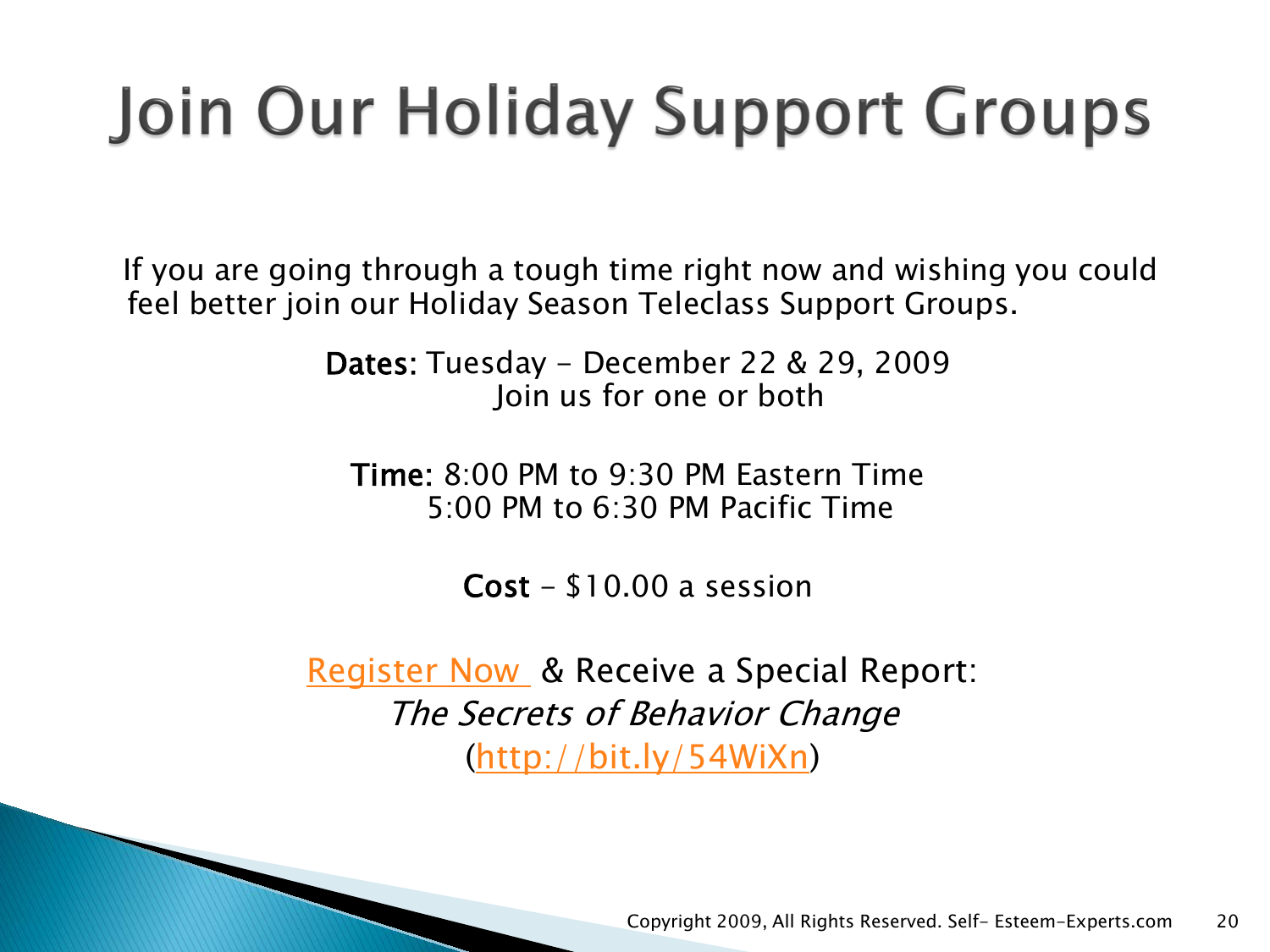## **Website Resources**

- ▶ Self-Esteem-Experts [\(www.Self-Esteem-Experts.com\)](http://www.self-esteem-experts.com/)
- $\triangleright$  How the Brain Works & Brain Pathways [\(http://bit.ly/JxlHl](http://bit.ly/JxlHl))
- ▶ Awareness ⇔ Choice ⇔ Change Model ([http://bit.ly/5gdzXt\)](http://bit.ly/5gdzXt)
- Vision Board Software ([http://www.visualizeyourgoals.com/cgi](http://www.visualizeyourgoals.com/cgi-bin/t.cgi?a=481310)[bin/t.cgi?a=481310](http://www.visualizeyourgoals.com/cgi-bin/t.cgi?a=481310))
- ▶ Meditation [\(http://bit.ly/7YW7Yq](http://bit.ly/7YW7Yq))
- ▶ Holiday Support Groups ([http://bit.ly/54WiXn\)](http://bit.ly/54WiXn)
- ▶ Articles on Self-Esteem (<http://bit.ly/7J98fr>)
- ▶ [Choose Peace & Happiness b](http://exec/obidos/ASIN/1590030591/susynreeve-20)y Susyn Reeve

([http://amazon.com/exec/obidos/ASIN/ 1590030591/susynreeve-20\)](http://amazon.com/exec/obidos/ASIN/ 1590030591/susynreeve-20)